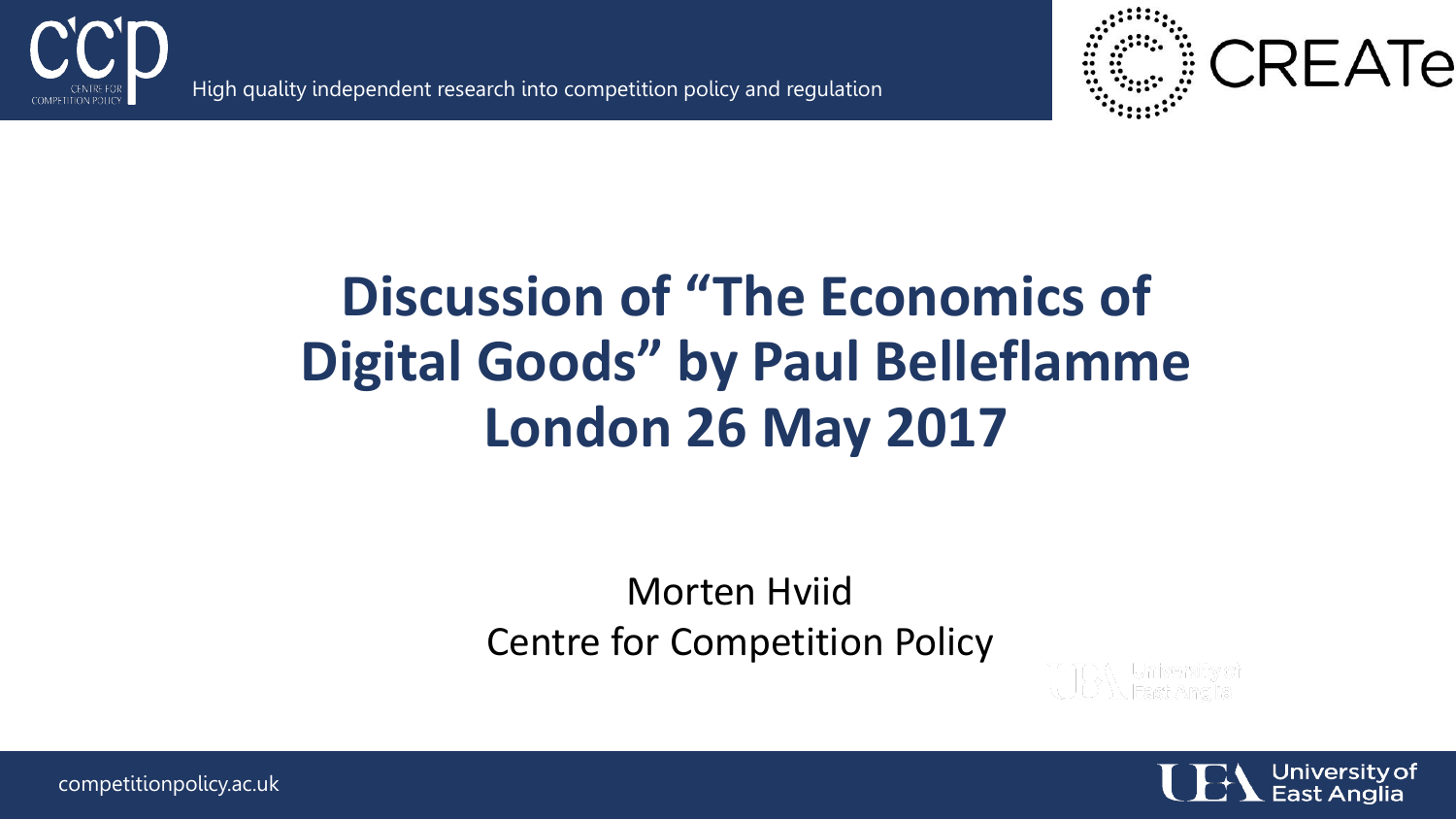# **The Economics of digital goods**

#### **→ Models have to be simple to be tractable**



- **☆ Need for a new model to capture key changes** Identified disruptive forces
- **❖** New intermediaries mainly in retail
- **☆** New forms of distribution particularly streaming
- **New business models – subscription, advertising, freemium**



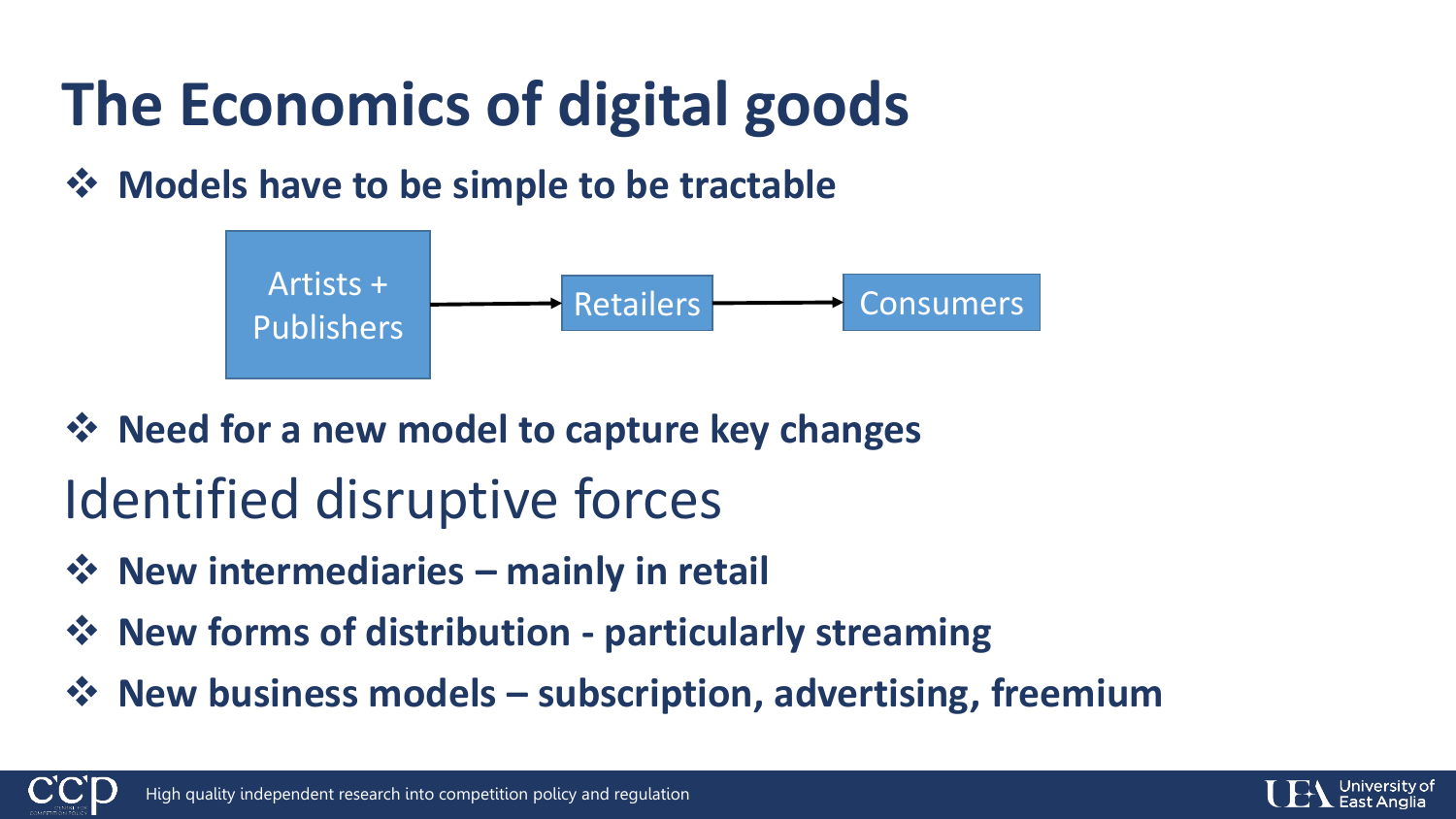## **But these are not the only new concerns**

- $\diamond$  **Disintermediation at the production level** 
	- **We need to open the black box of production and let some of the theory of the firm in**
	- **Caves talk about nexus of contracts – who sits in the centre? Who should sit in the centre?**
- **We may be looking at a period of disequilibrium**
	- **The CD is dead**
	- **Now downloading is dead**
	- **Long live streaming**
	- **And next year?**
- **Are the rules of the game fit for purpose**
	- **Time to question effects from regulation especially on dynamics**



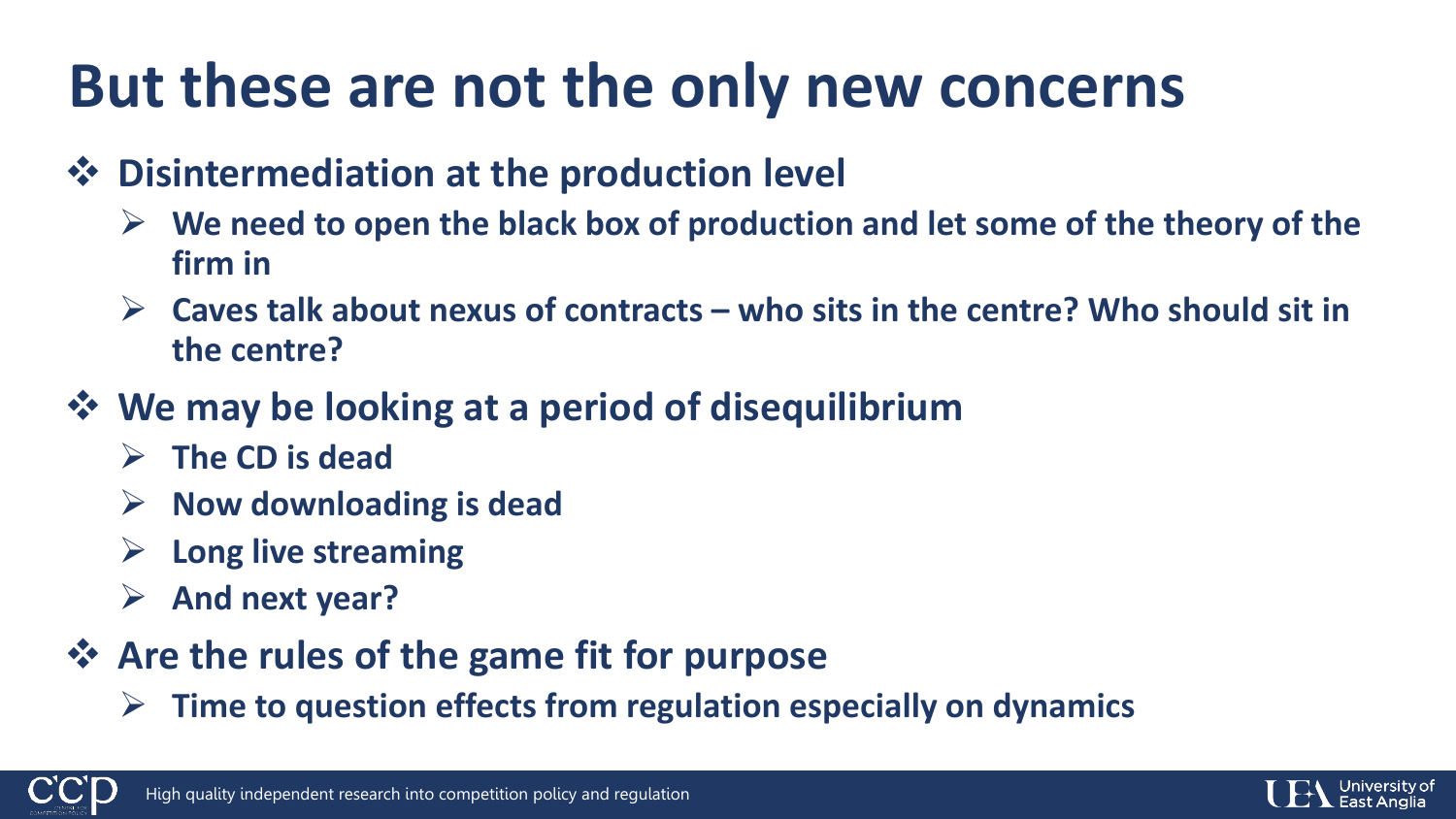### **Comment on the new models**

#### **Consumers:**

- **Network effects can be severe, especially with derivative works – depends on how important it is to listen to what the peer-group is listening to.**
	- **Do we need to think in terms of more than one group of consumers?**
- **What can we learn from library lending of CDs or downloads?**
- $\diamondsuit$  **From an economic point of view we care about the amount of industry revenue going to the artists**
	- **In particular revenue from live performance may matter**
- $\diamond$  **The assumption that there is a common view among artists and record companies may be too strong [at least for some modelling purposes]**



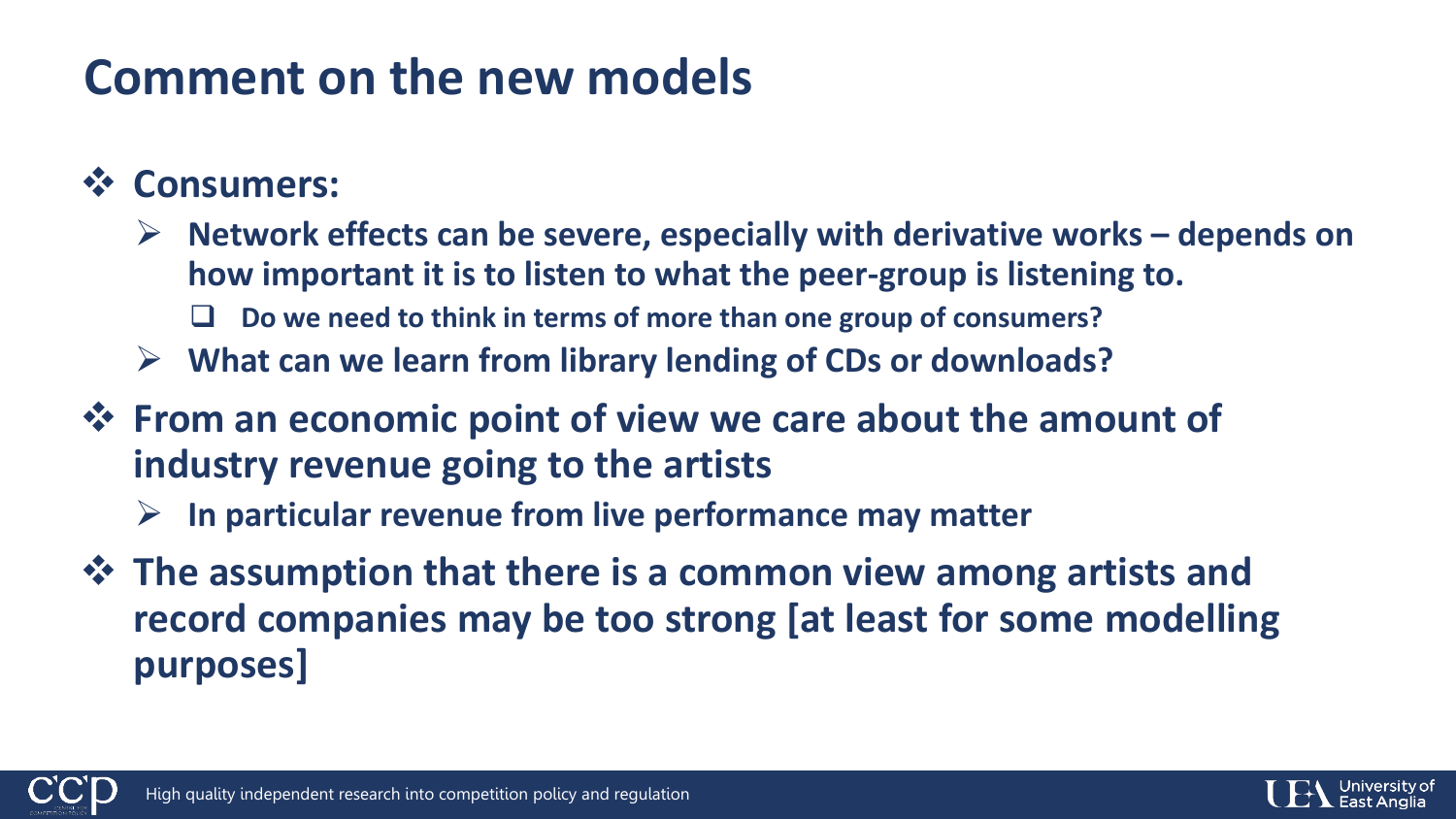### **Simple vertical structures**





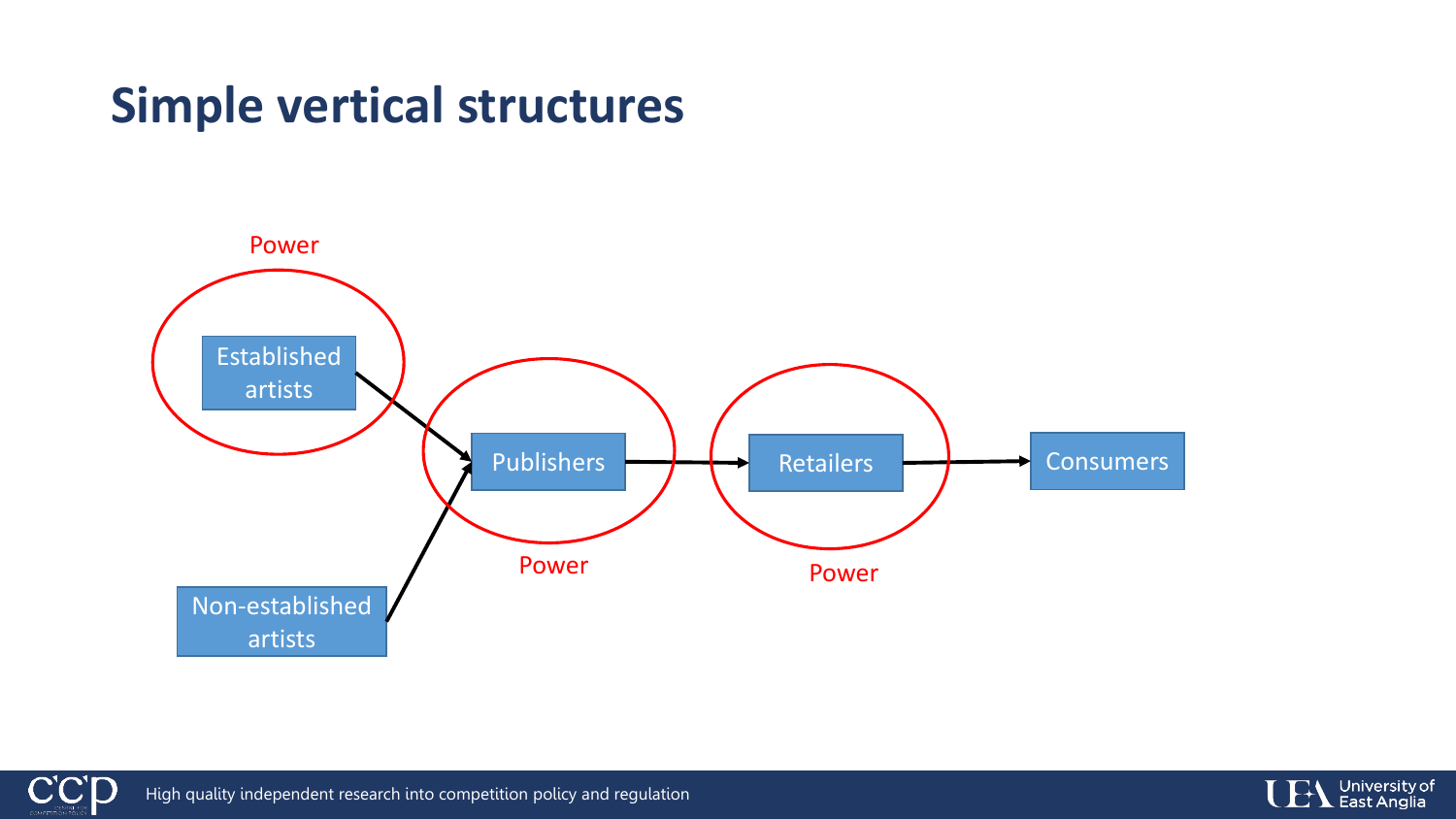## **What have we learned from our research**

- **Books**
	- **Strengthening of market power at the retail level – will get more sever with streaming**
	- **No evident lessening of power at the publisher level**
	- **Potentially increased power at the artist level through self-publishing**
		- **CREATe Working Paper 2017/06**
- **Music**
	- **Strengthening of market power at the retail level – will get more sever with streaming**
	- **No evident lessening of power at the publisher level**
	- **Potentially increased power at the artist level through self-publishing**
	- **The continued role of the Content Management Organisations**
		- **CREATe Working Paper 2017/07**



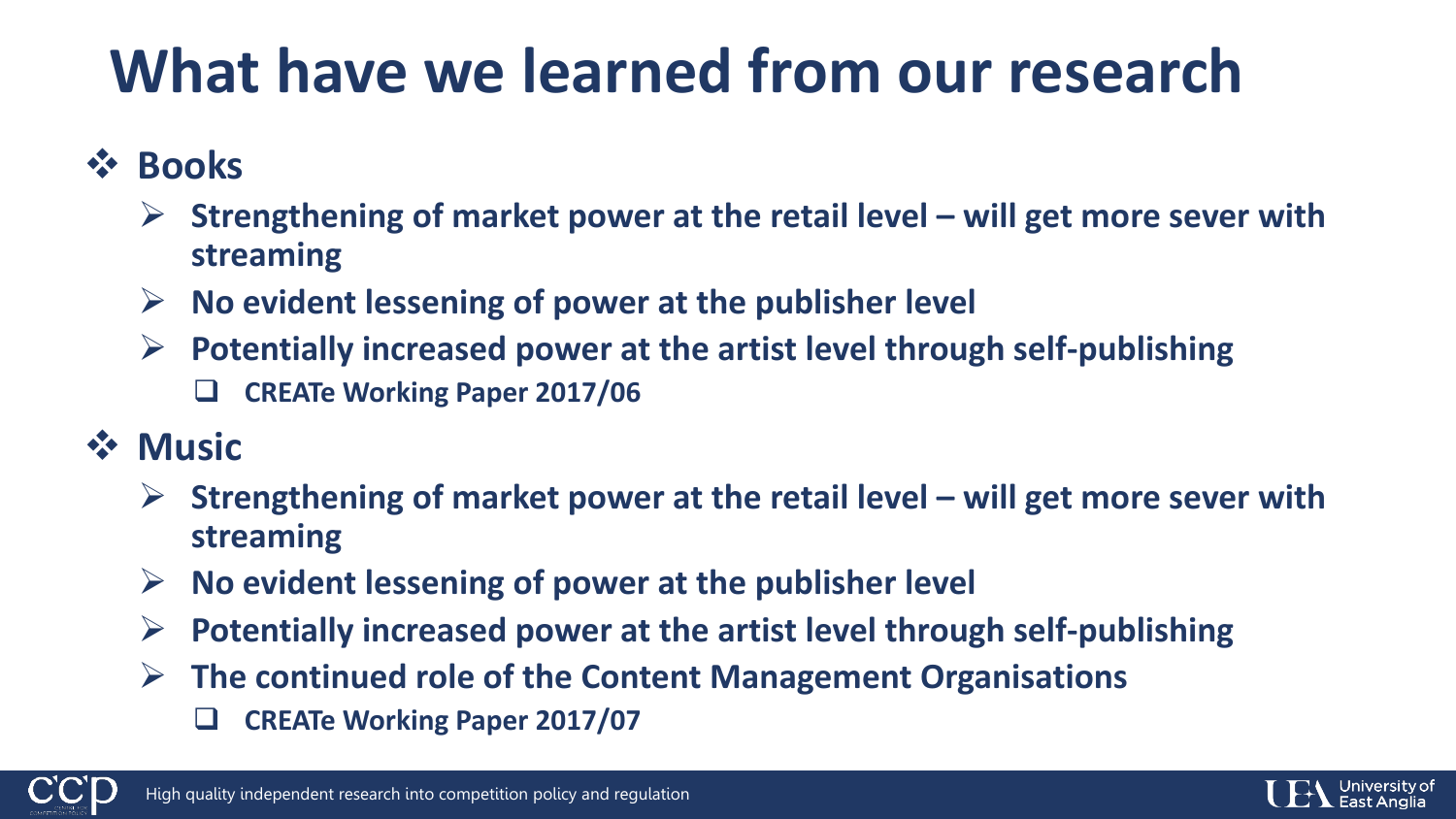## **Common traits – apart from "all about streaming"**

- **Big difference between the have and the have-nots when it comes to artists**
	- **Significant differences in incentives**
- $\diamondsuit$  **Significant political economy issues** 
	- **Famous artists popular with politicians**
- **Current long-run appears to be streaming combined with niche markets allowing for niche retailers**
- $\diamond$  **Increased creativity when it comes to collecting funds**
- **☆** Need to rethink rules and regulations